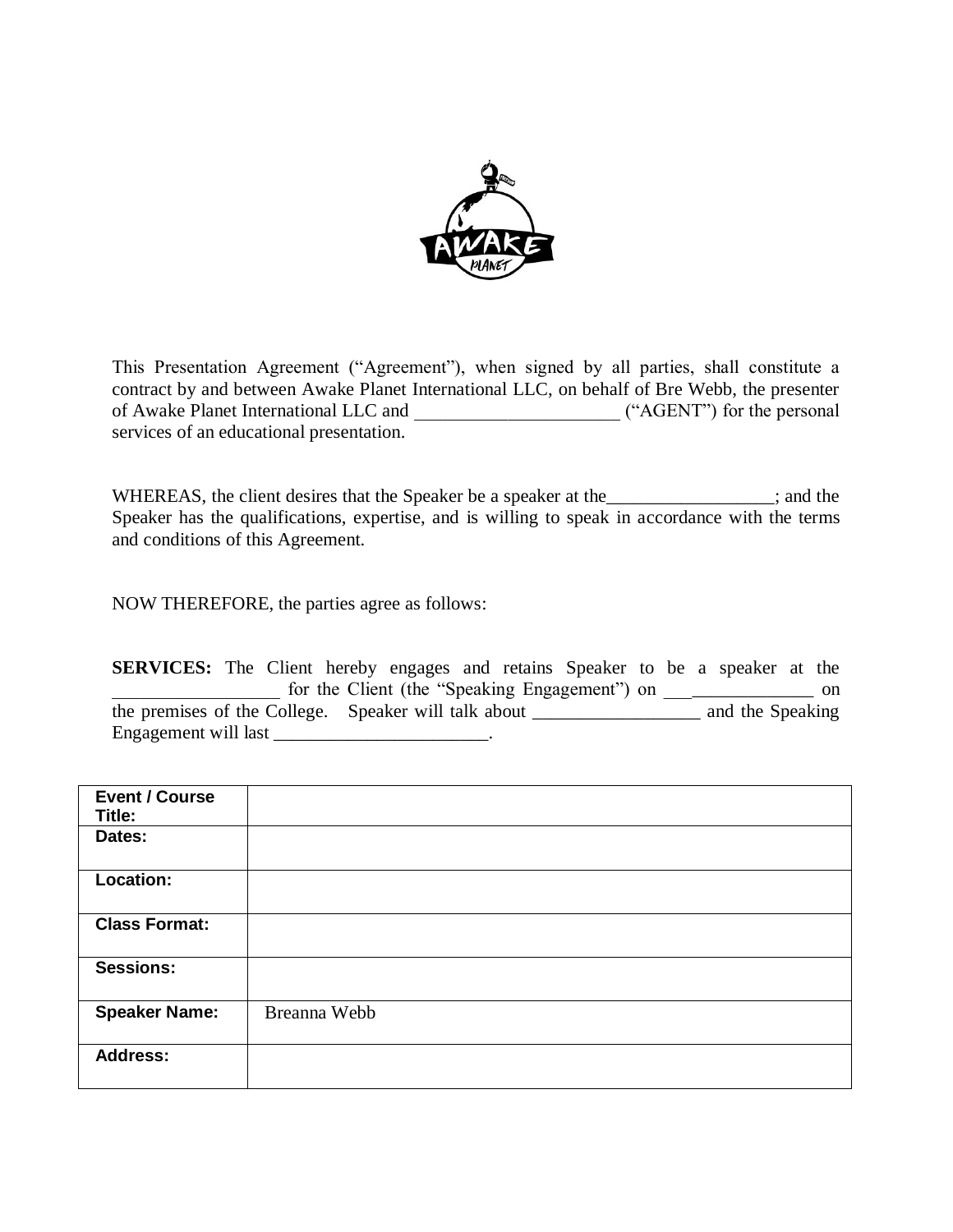

| City, State, Zip:     |                        |
|-----------------------|------------------------|
| Telephone:            |                        |
| <b>Contact Email:</b> | Mgmt@thefreedomgod.com |

| <b>TERMS &amp; CONDITIONS</b>          |                                                                                                                                                                                                                                                                                                                                                                                                                                                                              |  |
|----------------------------------------|------------------------------------------------------------------------------------------------------------------------------------------------------------------------------------------------------------------------------------------------------------------------------------------------------------------------------------------------------------------------------------------------------------------------------------------------------------------------------|--|
|                                        |                                                                                                                                                                                                                                                                                                                                                                                                                                                                              |  |
| <b>Speaking Fee</b><br>(Honorarium):   | (Amount of speaking fee per day and what it includes)                                                                                                                                                                                                                                                                                                                                                                                                                        |  |
|                                        | 1 Hour (Minimum requirement) = \$3,500 per hour;                                                                                                                                                                                                                                                                                                                                                                                                                             |  |
|                                        | 4 hours (Half Day - Workshop) = \$10,000 per day;                                                                                                                                                                                                                                                                                                                                                                                                                            |  |
|                                        | 8 hours (Full Day - Workshop) = \$20,000 per day;                                                                                                                                                                                                                                                                                                                                                                                                                            |  |
|                                        | <b>Fee Note:</b> The fee shown above is this speaker's standard fee for a one, four<br>and eight-hour presentation. Please note the speaker's fee usually varies based<br>upon the length of presentation, location of event and other factors. Travel,<br>accommodations and incidental expenses are typically additional costs above<br>the speaker's fee. Speaker may change fees without notification. Please call or<br>email to be quoted an exact fee for your event. |  |
| <b>Topics of</b><br><b>Discussion:</b> | Below are the topics of discussion that the speaker is most passionate about.<br>This does not include personal story dialogue or personal journey<br>experience. Additional topics based around personal experiences:<br>Bre's journey to freedom<br>Love and unity<br>$\bullet$<br><b>Expansion of consciousness</b><br>$\bullet$<br><b>Creating your own reality</b><br>$\bullet$                                                                                         |  |
| <b>Financial Freedom</b>               | Quitting your job and starting your own business doing what you love and<br>making the money you desire.                                                                                                                                                                                                                                                                                                                                                                     |  |
|                                        | Intro to financial freedom when building an online business<br><b>Building Your Brand (10 steps)</b><br>$\bullet$<br>Logo, website, the start of your business, legalities, etc<br><b>Producing Your Product (10 steps)</b>                                                                                                                                                                                                                                                  |  |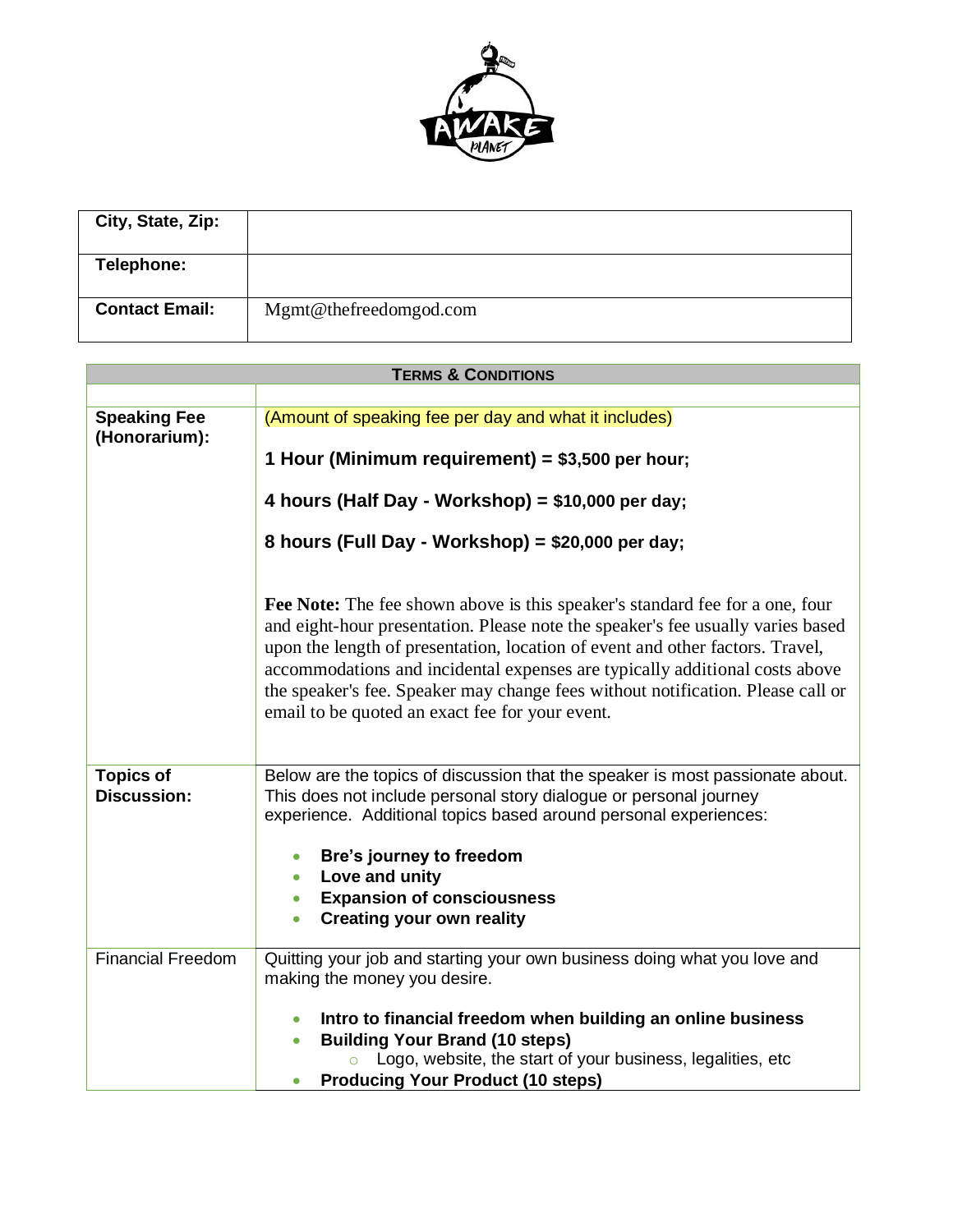

|                                       | Pricing, product, packaging and everything you need to know<br>about producing a product<br><b>Making Your Marketing Plan (10 steps)</b><br>Email lists, social media, digital products, viral content, getting<br>your brand and product out to the world                                                                                                                                                                                                                                                                                                                                |  |  |  |
|---------------------------------------|-------------------------------------------------------------------------------------------------------------------------------------------------------------------------------------------------------------------------------------------------------------------------------------------------------------------------------------------------------------------------------------------------------------------------------------------------------------------------------------------------------------------------------------------------------------------------------------------|--|--|--|
| Spiritual Freedom                     | Discovering a spiritual lifestyle that will bring peace based on love rather than<br>fear.                                                                                                                                                                                                                                                                                                                                                                                                                                                                                                |  |  |  |
|                                       | <b>Discovering Your Truth</b><br>$\bullet$<br>Ego vs. True Self<br>$\circ$<br>The matrix, system and world paradigms<br>$\circ$<br>Exposing your false reality<br>$\circ$<br>Discovering a life you desire<br>$\circ$<br><b>Discovering Your Self</b><br>$\bullet$<br>Self-Awareness<br>$\circ$<br><b>Exposing False Identities</b><br>$\circ$<br>Self-Development<br>$\circ$<br>Self-Esteem<br>$\circ$<br><b>Discovering Your Purpose</b><br>Self - Actualization<br>$\circ$<br>Fulfilling your purpose<br>$\circ$<br>Create your destiny<br>$\circ$<br>Living with Intention<br>$\circ$ |  |  |  |
| <b>Mental Freedom</b>                 | Escaping a mental prison consisting of anxiety, depression, suicidal thoughts,<br>stress/ worry and living a life of peace and freedom.<br><b>The Capture</b><br><b>Exposing mental captivity</b><br>$\circ$<br>Slavery outside of physical chains<br>$\circ$<br><b>The Prison</b><br><b>Exposing Anxiety, Depression and Suicidal thoughts</b><br>O<br>Identifying The 13 Slave Lifestyles<br><b>Mental Freedom</b><br><b>Escaping Mental Prisons</b><br>$\circ$<br><b>Mentally Freeing yourself</b><br>$\circ$                                                                          |  |  |  |
| <b>Payment</b><br><b>Collections:</b> | We accept most form of payments<br>Deposit: Make certified checks payable to: Awake Planet International LLC<br>Remaining speaker fee: Cash, credit, directpay and debit.                                                                                                                                                                                                                                                                                                                                                                                                                 |  |  |  |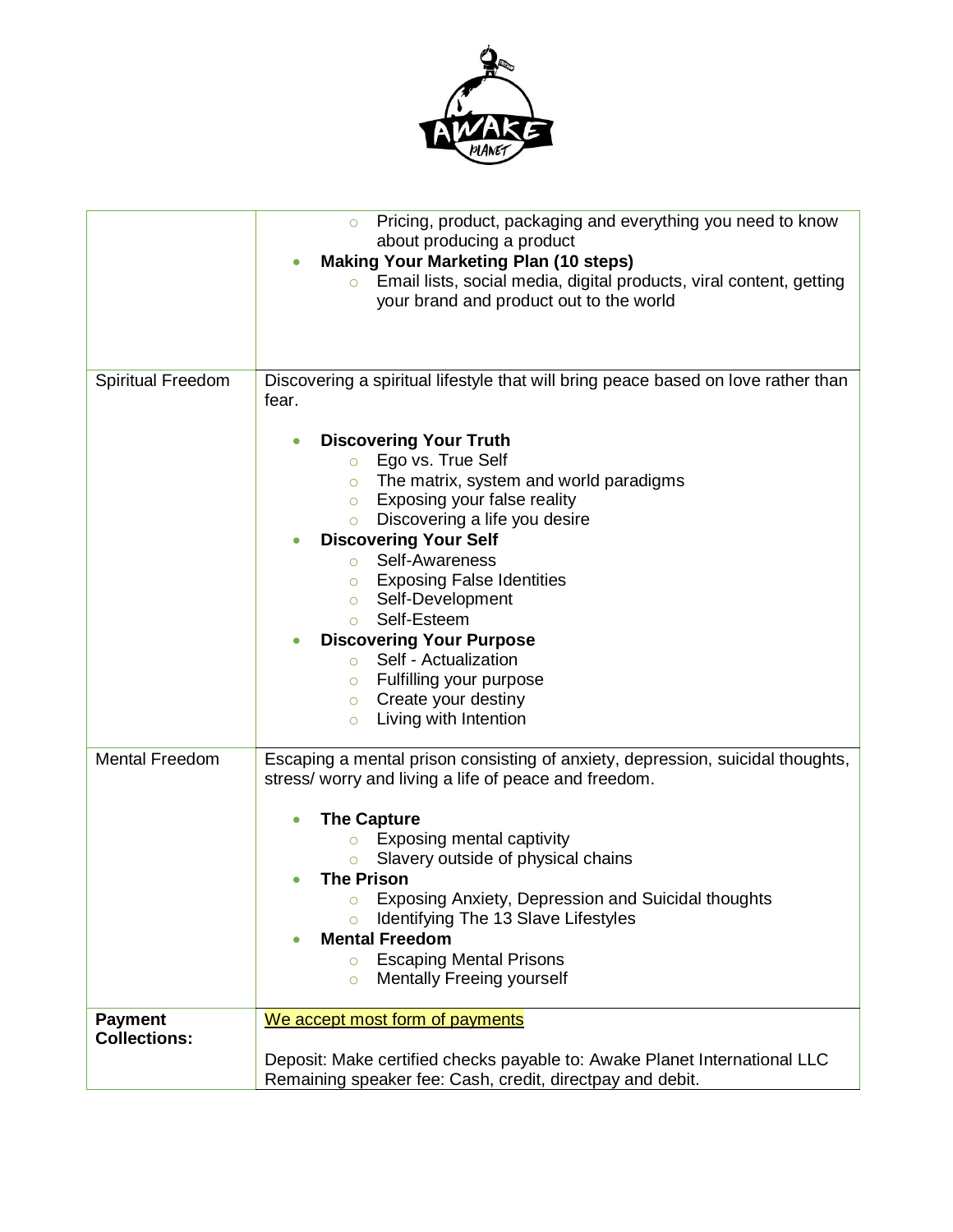

|                                              | Please email mgmt@thefreedomgod.com for booking address                                                                                                                                                                                                                                                                                                                                            |  |  |
|----------------------------------------------|----------------------------------------------------------------------------------------------------------------------------------------------------------------------------------------------------------------------------------------------------------------------------------------------------------------------------------------------------------------------------------------------------|--|--|
| <b>Expenses - Travel:</b>                    | Local transportation: Mileage to and from (destination) at \$0.30 cents per<br>mile should be reimbursed by the agent not later than 10 business days.<br>Air travel: All travel expenses are to be arranged by and billed directly to the<br>agent. The total Speaking Fee (above) is not to be included with the<br>traveling expenses.<br><b>Preferred airline: Southwest Airlines or Delta</b> |  |  |
| <b>Expenses - Per</b><br>Diem:               | Speaker is required to provide meal receipts for reimbursement if agent does<br>not provide on-site meals or pay for meals in advanced based off of per GSA<br>per diem.                                                                                                                                                                                                                           |  |  |
| <b>Expenses - Hotel:</b>                     | Agent will reserve and pay for the night before presentation and the night of<br>presentation. If the Speaker chooses at his/her discretion to seek alternative<br>lodging, upgrade room features or extend lodging arrangements, those costs<br>will not be reimbursed by the Agent.                                                                                                              |  |  |
| <b>Audiovisual</b><br><b>Equipment:</b>      | Speaker will provide laptop and presentation. If Speaker requires any<br>$\bullet$<br>other AV equipment they will notify the agent at least two weeks in<br>advance.                                                                                                                                                                                                                              |  |  |
|                                              | Agent will provide microphones, projector screen and in house speakers.                                                                                                                                                                                                                                                                                                                            |  |  |
| <b>Items for Display</b><br>and merchandise: | If Speaker has educational items or products for display, they may display<br>them outside or inside of the meeting room for participants to review and<br>purchase.                                                                                                                                                                                                                               |  |  |
| <b>Copyright Clause:</b>                     | The outline packet is intended for Agent to copy/provide for the sole purpose<br>of giving to the attendees accompanying the presentation. It may not be<br>copied, sold or given away for any other purpose without expressed written<br>permission of the Speaker.                                                                                                                               |  |  |
| <b>Lecture Materials</b><br>and Printing:    | Speaker will provide agent with a copy of the lecture slides and materials in<br>electronic format no later than (2) weeks preceding the seminar.                                                                                                                                                                                                                                                  |  |  |
|                                              | Speaker will not provide their slides for copying.                                                                                                                                                                                                                                                                                                                                                 |  |  |
| Deposit &                                    | A deposit of 50% of the agreed fee is required upon confirmation of the                                                                                                                                                                                                                                                                                                                            |  |  |
| cancellation:                                | booking. The remaining 50% of the agreed fee will be required when the                                                                                                                                                                                                                                                                                                                             |  |  |